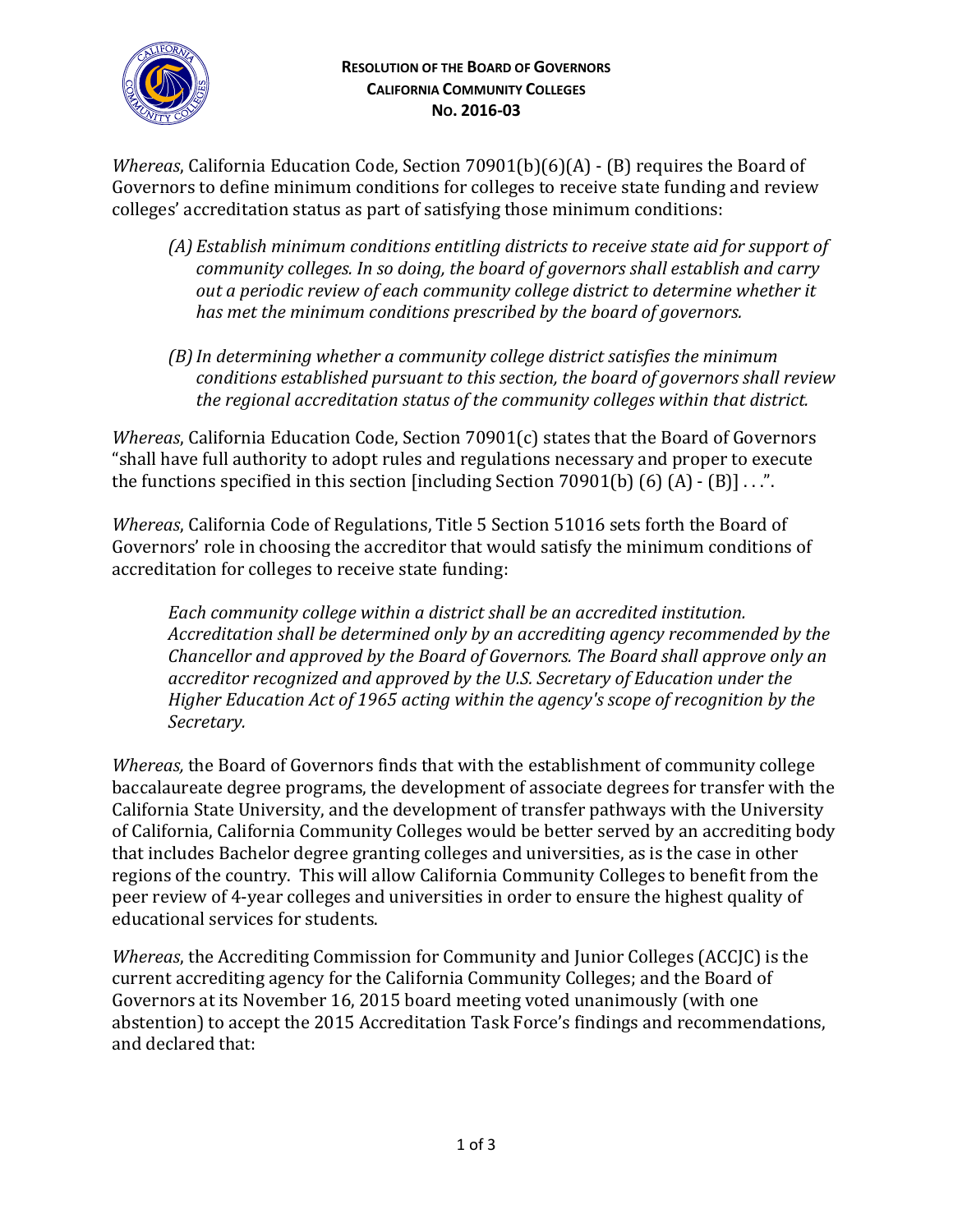

"[T]he Board of Governors hereby directs the Chancellor, working through the system's established consultation processes, to bring to the Board of Governors at its March 2016 meeting:

- 1. A recommendation for action to establish a new model for an accrediting agency; and
- 2. An implementation plan, along with timeline."

*Whereas*, ACCJC is at risk of losing recognition by the U.S. Department of Education. As outlined in a January 4, 2016 letter, the Secretary of Education, United States Department of Education (Docket No. 14-10-O) found that ACCJC must submit a compliance report on sections 602.13 and 602.15 (a)(3) by January 4, 2017 to maintain its recognition by the U.S. Department of Education. Specifically, the ACCJC was found not to be in compliance with:

- i) 34 C.F.R  $\S$  602.13(a) which states that an accrediting agency "must" demonstrate that its standards, policies, procedures and decisions to grant or deny accreditation are widely accepted in the United states by," among others "educators and educational institutions";
- ii) 34 C.F.R. §  $602.15(a)(3)$  which states that accrediting agency must demonstrate that it has "academic and administrative personnel on its evaluation, policy and decision-making bodies, if the agency accredits institutions."

*Whereas,* the Chief Executive Officers of the California Community Colleges have primary responsibility for representing their institutions in matters pertaining to accreditation, and are the member institutional representatives to the ACCJC.

*Whereas,* the Chief Executive Officers are committed to peer review as the most important aspect of the regional accreditation process.

*Whereas,* the Chief Executive Officers overwhelmingly resolved on March 14, 2016 that they lead the process to make fundamental changes to accreditation process and structures, including structuring regional accreditation that more closely aligns all segments of higher education.

*Whereas,* the Chief Executive Officers overwhelmingly agreed to pursue changes by immediately forming two representative planning groups to (a) "develop and recommend improvements regarding the ACCJC," and (b) "facilitate communication leading to the longrange goal of California's community colleges participating in a structure for regional accreditation that aligns all segments of higher education."

**THEREFORE, BE IT RESOLVED**, at its March 21-22 board meeting that the Board of Governors accepts the report from the Chancellor based in part on the work of the 2016 Task Force on Accreditation Implementation.